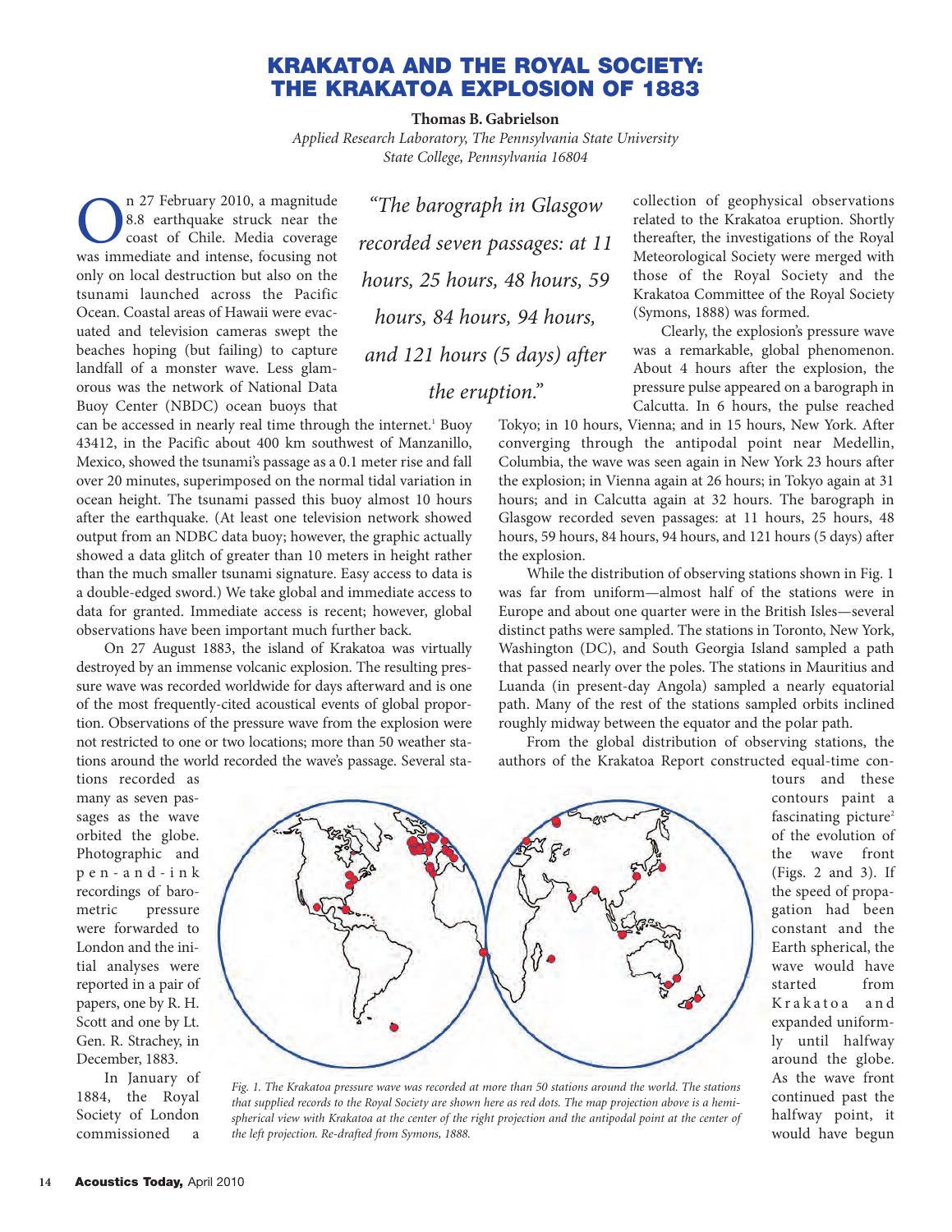

*Fig. 2. One of a number of figures included in the Royal Society report on Krakatoa (Symons, 1888) illustrating the progression of the pressure wave from the explosion site. The contours are reconstructed for every two hours starting at 04:00UTC (about one hour after the main explosion) on 27 August, 1883, with the earliest contour, labeled "4", on the right. This is labeled the "first passage from Krakatoa to the antipodes." The last contour shown in this plate is the contour near to and approaching the antipodal point at 20:00UTC on the left diagram, labeled "20". An animation covering the five-day period of detectable signals is discussed in the sidebar of this article.*

to contract. As it moved toward the antipodal point, it would have collapsed to a point and re-emanated as if from a secondary source at the antipodes. The cycle of propagation from Krakatoa to the antipodes and back would have continued until the amplitude decayed into the background of normal barometric fluctuations.

This is only roughly what happened. In reality, the circular wave front distorted as it traveled because the speed of propagation varied along the route (See sidebar). Consider the contours at 36 and 38 hours from 00:00 GMT (33 and 35 hours from the

main explosion) on 17 August (Fig. 3). After almost a complete circuit around the Earth, these contours show the development of three distinct lobes. G. I. Taylor (1929) succeeded in fitting the three-lobed contour by assuming a wind with direction parallel to latitude lines and a speed that varied with latitude. This assumed profile simulated the expected easterly winds in the tropics and westerly winds at middle latitude. The fit, *A*cos3*θ* - *B*cos*θ* where *θ* is latitude,  $A = 7.6$  m/s, and  $B = 3.7$  m/s, produced a maximum wind speed of 3.9 m/s from the east (at the equator) and a maximum wind speed of 9.5 m/s from the west (at 57 degrees latitude).

Roughly, the wave took a day and a half to make each complete circuit of the globe. The apparent speed of propagation<sup>3</sup> ranged from  $300 \text{ m/s}$  to  $325$ m/s depending on the direction and inclination of the path. The observed

speed range also triggered an argument. Some argued that the wave was an ordinary acoustic wave based on its speed; others rejected that notion because the frequency of the wave was so low and the wavelength so long. A popular view was that the wave in the atmosphere was similar to a long-period surface wave on the ocean. In fact, the wave was neither a long-period surface wave nor a pure compressional acoustic wave. The sound speed, the wind, and buoyancy all influenced the propagation; a reasonable theory would mature in the decade following the explosion.

Lord Rayleigh (1890) examined the nature of waves in an isothermal atmosphere having a density that decreased exponentially with altitude. Although Rayleigh does not mention Krakatoa in this paper, it is hard to believe that he was not influenced by the contemporary arguments about the observed propagation speed of the

Krakatoa wave. (However, Rayleigh did mention a perplexing issue related to wave propagation and natural frequencies in the atmosphere—the normal semi-diurnal component in barometric pressure is far too large to attribute to tides in the atmosphere. He proposed that a tidally driven resonance in the atmosphere might be responsible.) Lamb (1911) extended the theory to include vertical variations in temperature.

The solutions of Rayleigh and Lamb accounted for both compressibility and buoyancy. They each explained that several wave types were possible and they connected the analytical solu-



*Fig. 3. The second in a series of seven figures showing the progression of the pressure wave. This figure shows the progression after passing through the antipodal point and continuing back toward Krakatoa. The contour colors indicate the direction: red (Figure 2) toward the antipodal point; blue (above) back toward the explosion site. The last contour (labeled 38 for 38 hours after 00:00UTC on 27 August 1883) shows clearly the three-lobed pattern produced by unequal travel times along different paths.*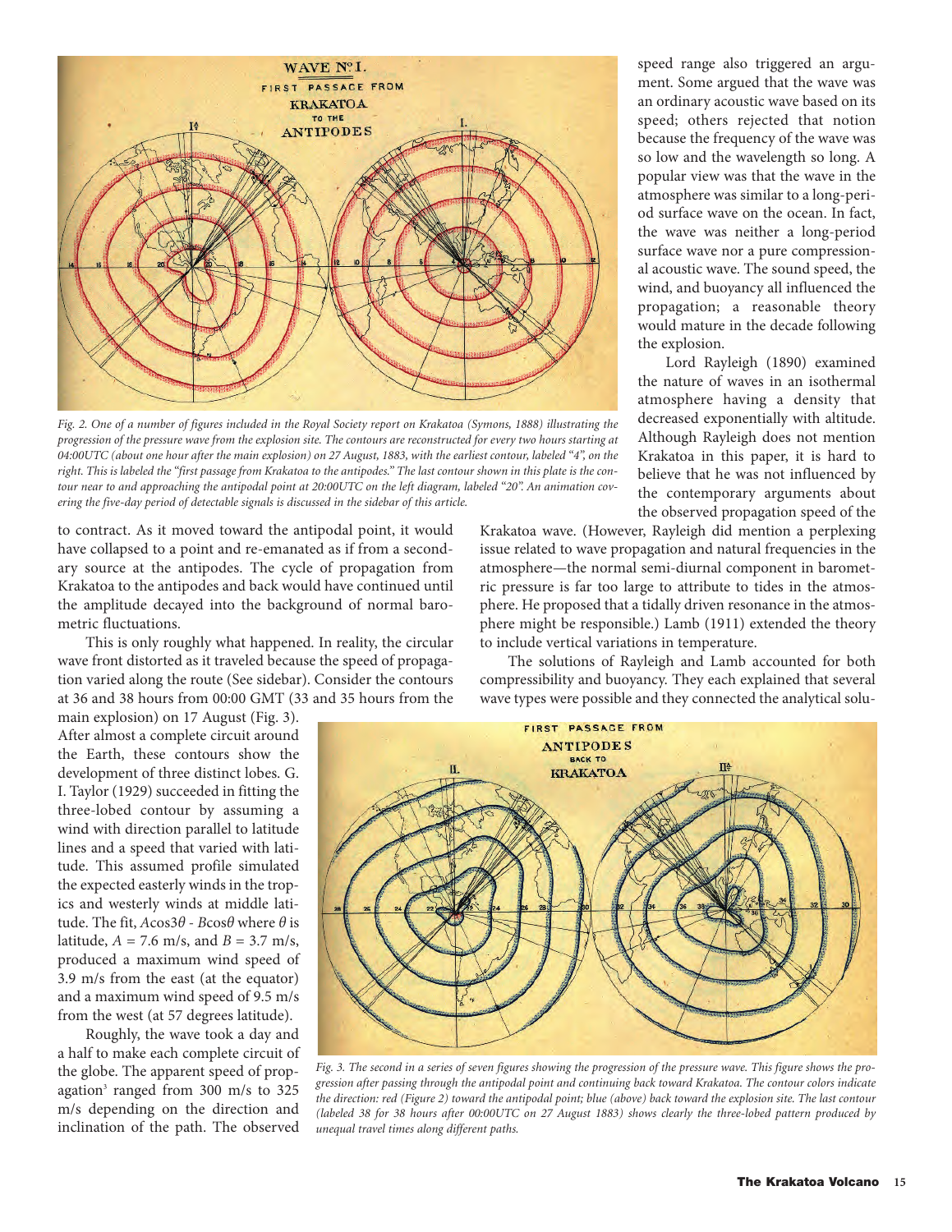### **[DOWNLOAD THE KRAKATOA](https://acousticstoday.org/the-krakatoa-explosion-of-1883-video-thomas-b-gabrielson/) VIDEO CLIP**

Shortly after the print copy of this issue is mailed, it will also be published in the Acoustical Society of America's Digital Library. The Table of Contents may be reached directly by going to your internet browser and typing the following Uniform Resource Locator (URL) in the address block: [https://acousticstoday.org/the-krakatoa-explosion-of-1883](https://acousticstoday.org/the-krakatoa-explosion-of-1883-video-thomas-b-gabrielson/) video-thomas-b-gabrielson/. At some point in the download process you will probably be asked for your ID and Password if you are using a computer that is not networked to an institution with a subscription to the ASA Digital Library. These are the same username and password that you use as an ASA member to access the *Journal of the Acoustical Society of America*. Open the abstract for this article by clicking on Abstract. At the bot-tom of the abstract will be a link. Click on the link and a zipped folder (GabrielsonData.zip) will be downloaded to your computer (wherever you usually receive downlinks). Unzip the file. Open it and the video clip should play. (If it doesn't start, click on the arrow icon. This clip does not have sound.) The video clip was recorded in QuickTime's .MOV format. If you have difficulty in playing it, you might download the PC or MAC version of *VLC Media Player* from www.videolan.org. This is a non-profit organization that has created a very powerful, cross-platform, free and open source player that works with almost all video and audio formats. Questions? Email the Scitation Help Desk at help@scitation.org or call 1-800-874-6383.

tions to the view that the wave may be similar in nature to a long wave on the surface of the ocean. Much earlier, G. B. Airy (1845) showed that a surface wave on the ocean, if its wavelength is much larger than the ocean depth, would travel at a speed equal to the square root of the product of the ocean depth, *h*, and the acceleration of gravity, *g*. If the ocean-wave analogy is valid, the key to finding the speed of propagation in the atmosphere would be to find the effective height, *h*, of the atmosphere. The best guess was that the effective height is the height of a constant-density layer that produces the same surface pressure as the actual atmosphere.

John LeConte (1884) provides an interesting historical sidelight in his discussion of the propagation-speed argument. He paraphrases one of Newton's expressions for the speed of sound in air: "the velocity of sound…[is] equal to that which a heavy body would acquire in falling vertically through half the height of the homogeneous atmosphere whose…pressure

measures its elasticity." (Newton's expression is itself a counterargument to those who claim that an explanation in words is always better than an equation!) LeConte notes that this reasoning, if applied to the ocean, gives Airy's result for the propagation speed of long-wavelength water waves.

However, in the case of water waves, Airy's formula gives surface-wave propagation speeds far slower than the speed of propagation for compressional waves. For example, the tsunami produced by the 2010 Chilean earthquake traveled the 6800 km from the epicenter to NDBC Buoy 43412 in 9 hours and 45 minutes for a speed of 193 meters per second. This implies an average water depth of 3800 meters, which is entirely reasonable given the path, but is far slower than the nearly 1500 meter per second speed of compressional acoustic waves in the ocean.

In contrast, Newton's expression gives a speed only about 20 percent lower than the speed of ordinary acoustic waves in the atmosphere. (A constant-density atmosphere is, of course, ridiculous but if the surface pressure from a more realistic model with exponentially decreasing density is used to find the equivalent constant-density layer thickness, this thickness—the "scale height"—also produces the isothermal speed of sound.) The salient point here is that, *for an ideal gas*, the speed of sound calculated from the gas compressibility is close to the wave speed calculated from the long-surface-wave approximation. Therefore, given the rudimentary state of knowledge concerning the vertical distribution of temperature in the atmosphere, the fact that the Krakatoa pressure pulse traveled at a speed nearly equal to the ordinary speed of sound was evidence neither for nor against the pure acoustic nature of the wave.

Propagation calculations, even simplistic calculations based



*Fig. 4. Barograph traces from several stations for the first two passages of the wave (reproduced from Scott, 1883). All of these stations are in Europe. They show the first passage between 12:00 and 14:00 UTC on the 27th and the second passage between 04:00 and 06:00 on the 28th. The horizontal divisions are two hours apart. The vertical scale shown at the upper left represents one inch of mercury (about 3300 Pa).*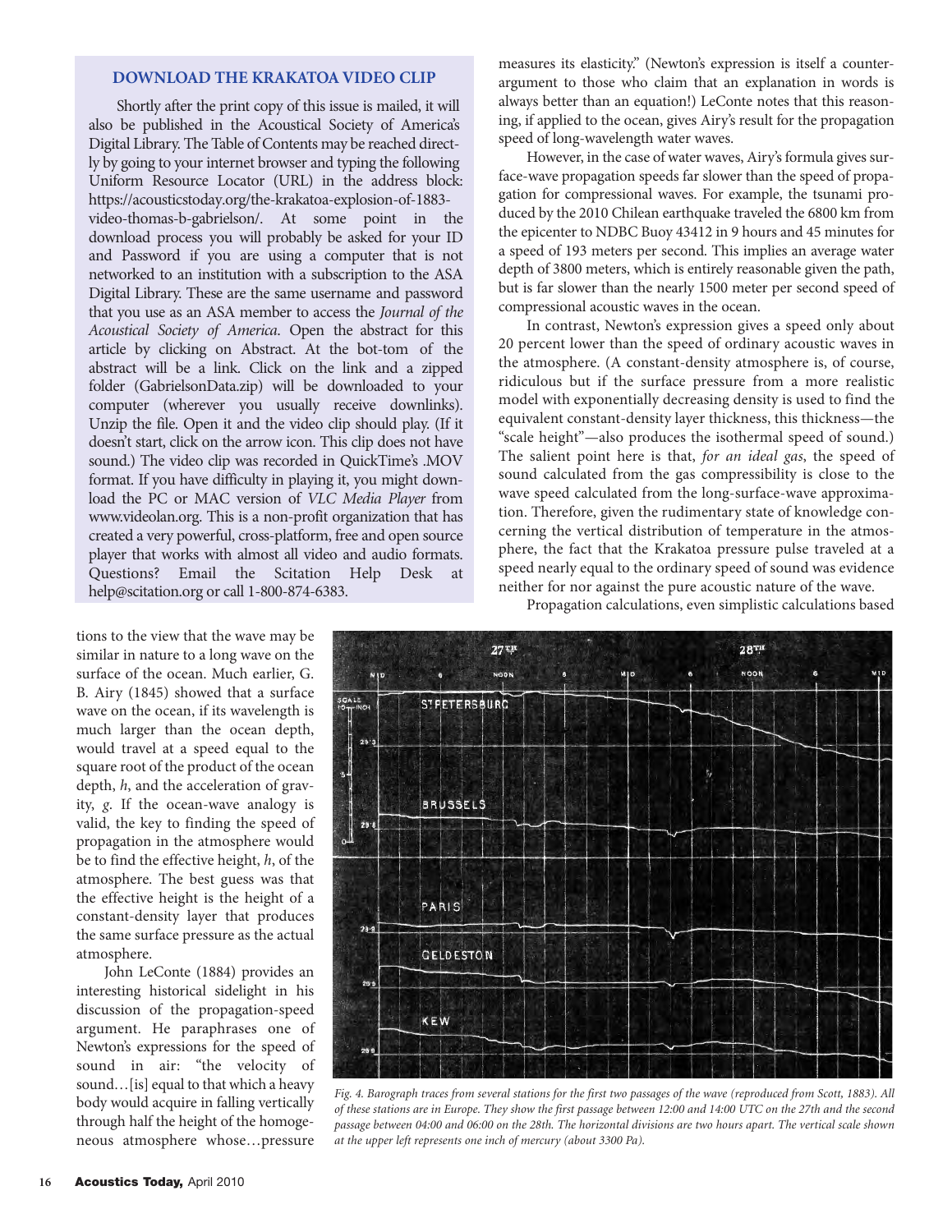on effective height, require knowledge or assumption regarding the vertical temperature profile in the atmosphere since both sound speed and density depend on temperature. Taylor (1929) made the assumption common to the early part of the 20th century: that the temperature in the atmosphere decreased at about 5°C per kilometer (about half the "adiabatic lapse rate") to an altitude of about 13 km (the "tropopause") and was constant above that point. Taylor's calculation produced a value for wave propagation that was within a few percent of the observed speed. He also argued that these calculations supported Rayleigh's natural-frequency interpretation of the semi-diurnal barometric pressure fluctuations.

A decade after Taylor's paper, C. L. Pekeris (1939) published his analysis of modal propagation in the atmosphere. Pekeris improved the assumption regarding the vertical temperature variation in the atmosphere by including a zone of stratospheric heating—the result of absorption in the region of solar ultraviolet interaction with oxygen and ozone. He found that there would be two distinct modes of propagation, each with its own characteristic propagation speed. In the first mode, the oscillatory particle motion would be in phase at all altitudes and, in the second mode, there would be a reversal in the phase of particle motion at some intermediate altitude. He found several barograph records from the Krakatoa explosion that seemed to show the second mode, albeit weak, but he concluded that the major events were the result of the first mode. Furthermore, the predicted speed for the first mode was close to the speed observed.

As for the pulse itself, the recorded peak pressures at distant stations on the first circuit ranged from a few tens of pas-



*Fig. 5. An estimate of the range of audible sound from the main explosion based on reports from land observers and ships at sea. The range is shown as the red shaded area. Note the elongation toward the west. The shaded area is about 1/13th of the area of the surface of the Earth. Re-drafted from Symons, 1888.*

cals to a few hundred pascals—several tenths of a percent of atmospheric pressure! The dominant period of the wave ranged from 100 to 200 minutes (Fig. 4). These periods are longer than the periods of typical vertical buoyancy oscillations in the atmosphere. A parcel of air displaced upwards

# **HIGH-PERFORMANCE ABSORPTIVE NOISE BARRIERS**

BY SOUND FIGHTER SYSTEMS





#### **FEATURE APPLICATION: HVAC**

- Rooftop or ground-level designs
- Eliminates need for full enclosures
- No heat buildup or explosion risk
- **Superior Noise Reduction**
- Access Doors or Gates available
- 100% Sound Absorptive (NRC 1.05)
- Custom Color-Match
- Maintenance-Free
- **Fast Turnaround**

Sound Fighter Systems designs, engineers and fabricates the LSE Noise Barrier System in-house for every project. We have unmatched flexibility in designing a barrier best suited for the task at hand. We can design barriers up to 50 feet and wind loads to 200 miles per hour.

Sound Fighter Systems, L.L.C. P.O. Box 7216 Shreveport, LA 71137

866.348.0833 // T

WWW.SOUNDFIGHTER.COM

318.865.7373 // F

info@soundfighter.com // E www.soundfighter.com // W

**The Krakatoa Volcano 17**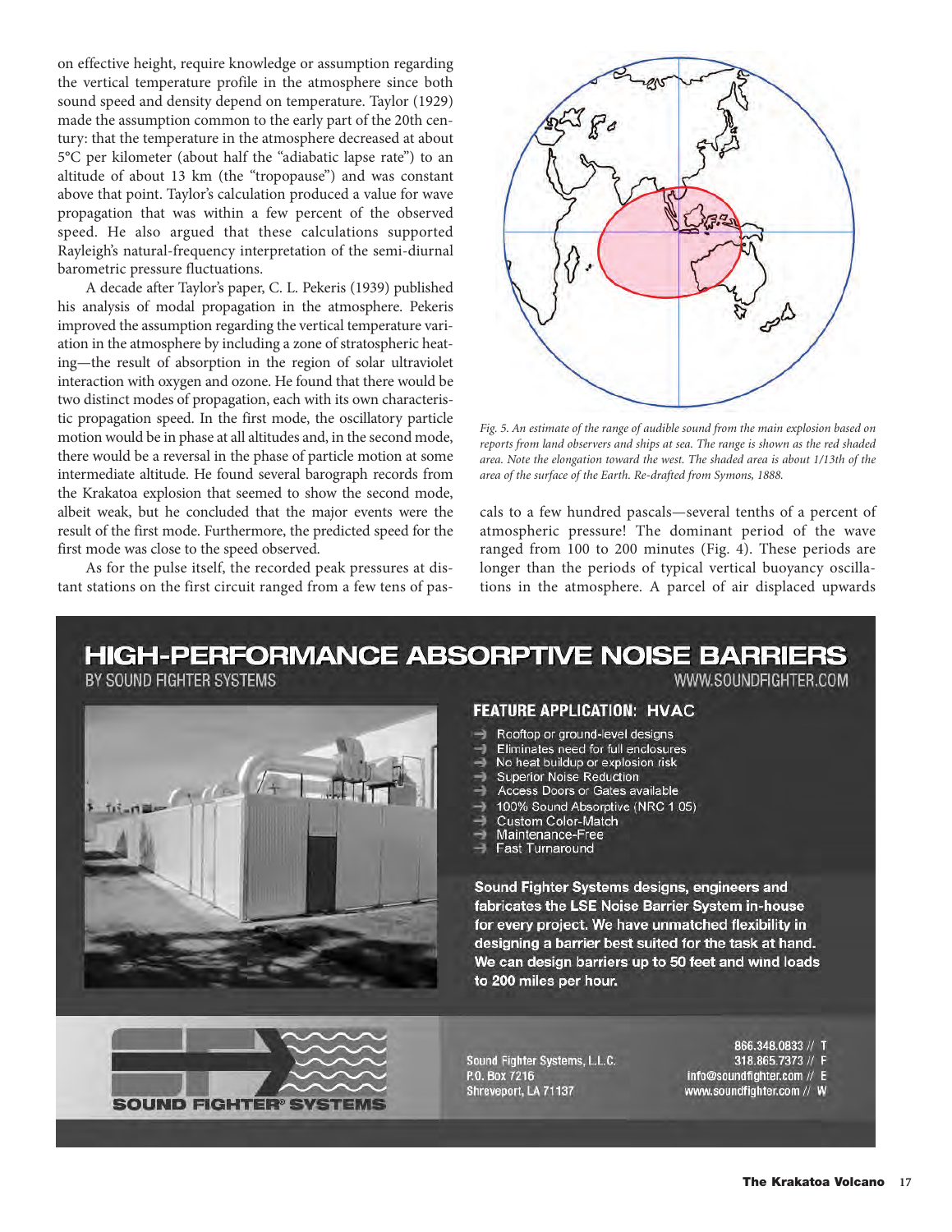drops in temperature as it expands. If the temperature in the surrounding air at the new height is higher than the lifted parcel's temperature, then the parcel, denser than its surroundings, will sink back down. This is the condition for vertical stability. Instability for vertical displacement creates some of the most interesting and violent weather; however, most regions of the atmosphere are stable most of the time (at least for displacement of *dry* air). When there is vertical stability, there is a natural frequency for buoyant oscillation. This frequency—the Brunt-Väisälä frequency—depends on the vertical temperature gradient; however, the corresponding oscillation period is frequently in the range from 5 to 10 minutes. Since the dominant frequencies at long range for the pressure pulse from Krakatoa are well below the Brunt-Väisälä frequency, buoyancy would have played a significant role with respect to *vertical* particle displacements.

In addition to records of the pressure wave, the Krakatoa Committee compiled reports of audible sound from the explosion (Fig. 5). Only reports from at least 30 km distant are included in the tabulation: 84 reports from land observers and 15 reports from ships' logs. There were 53 reports from greater than 1500 km and 16 reports from greater than 3000 km. The farthest credible report<sup>4</sup> came from Rodrigues Island in the Indian Ocean (600 km east of Mauritius), a distance of more than 4800 km. In most cases, observers reported sounds like those of artillery or cannon fire. While many locations reported hearing sounds intermittently for hours, "…it is very remarkable that at many places in the more immediate neighborhood of the volcano they ceased to be heard soon after [the main eruption] …although it is known that the explosions continued with great intensity for some time longer." The Committee speculates that the ejected ash may have acted to block the sound at nearby locations; however, not enough is known of the local atmospheric conditions to rule out formation of acoustic shadows by refraction.

While the linear theory and the roots of nonlinear theory were published within a decade of the Krakatoa explosion, interest in the propagation of very-low-frequency waves in the atmosphere continues to the present. A more complete understanding of the atmosphere and recognition that waves can propagate at least as high as the lower thermosphere (100 km altitude) have improved model calculations. The roles of absorption and nonlinearity especially at high altitudes are areas of current research interest. Rayleigh (among others) set the stage for the importance of nonlinearity by pointing out that, if energy is conserved in the wave front, then as the ambient density decreases, the wave particle velocity must increase (as the square-root of density). With a drop in density by a three orders of magnitude from the surface to 100 km, the acoustic Mach number will be significantly greater at extreme altitudes; consequently, nonlinearity will likely be of more importance than at low altitudes. Whatever the fate of theoretical investigations, global observation will be as important in the future as it was for understanding the Krakatoa explosion.**AT**

#### **ENDNOTES**

Note: The more common spelling—Krakatoa—is used in this article. When searching for further information, consider the alternate form: Krakatau.

- See http://www.ndbc.noaa.gov/. Historical data is archived for several years. For example, select Buoy 43412 and set the start and end dates to 27 February 2010 to see the tsunami passage on the water-column height plot. The buoys with the DART II (Deep-ocean Assessment and Reporting of Tsunamis) instrumentation payload record water-column height. Buoy 51406 also shows a clear signature.
- I have assembled those contours into an animation of the wave front evolution. That animation is available in the sidebar of this article.
- Variations in apparent speed from measurements at different stations were considerably higher than could be accounted for by measurement uncertainty. From the text of the Krakatoa Committee report, "The probable limits of error in the estimation of the times are, in almost all cases, well within thirty minutes…"
- 4 The Committee cites an account in Comptes Rendus (March, 1885, Vol. c, pg. 755) of sounds heard in the Cayman Islands, 1600 km from the antipodal point: "The evidence, however, is of so indefinite a nature that it has not been inserted in the tabular statement annexed."

#### **REFERENCES**

Airy, G. B. (**1845**). "Tides and waves," Encyclopaedia Metropolitana, London, 1845. See discussions in Lamb, *Hydrodynamics*, and Lighthill, *Waves in Fluids*. Beyond the linear equations, Airy's work coupled with observations by Scott Russell of what would later be called solitons inspired development of nonlinear theories.

Lamb, H. (**1911**). "On atmospheric oscillations," Proc. Royal Soc. A **84**, No. 574 (Feb. 15, 1911), pp. 551–572.

LeConte, John (**1884**). "Atmospheric waves from Krakatoa," Science **3** (71), 701–702.

Pekeris, C. L. (**1939**)."The propagation of a pulse in the atmosphere," Proc. Royal Soc. A **171** (947) 434–449.

Rayleigh (**1890**)."On the vibrations of an atmosphere," Phil. Mag. **29**, 173–180.

Scott, R. H. (**1883**) "Note on a series of barometrical disturbances which passed over Europe between the 27th and the 31st of August, 1883," Proc. Royal Soc. **36**, 139–143, 1883-1884.

Strachey, R. (**1884**)."Note on the foregoing paper," Proc. Royal Soc. **36**, 143–151, 1883-1884.

Symons, G. J. (ed.) (**1888**)."The eruption of Krakatoa and subsequent phenomena," Report of the Krakatoa Committee of the Royal Society (Trübner and Co., London), 1888. Only a small part of this large volume concerns the pressure wave and sounds from Krakatoa.

Taylor, G. I. (**1929**)."Waves and tides in the atmosphere," Proc. Royal Soc. A **126** (800), 169–183.